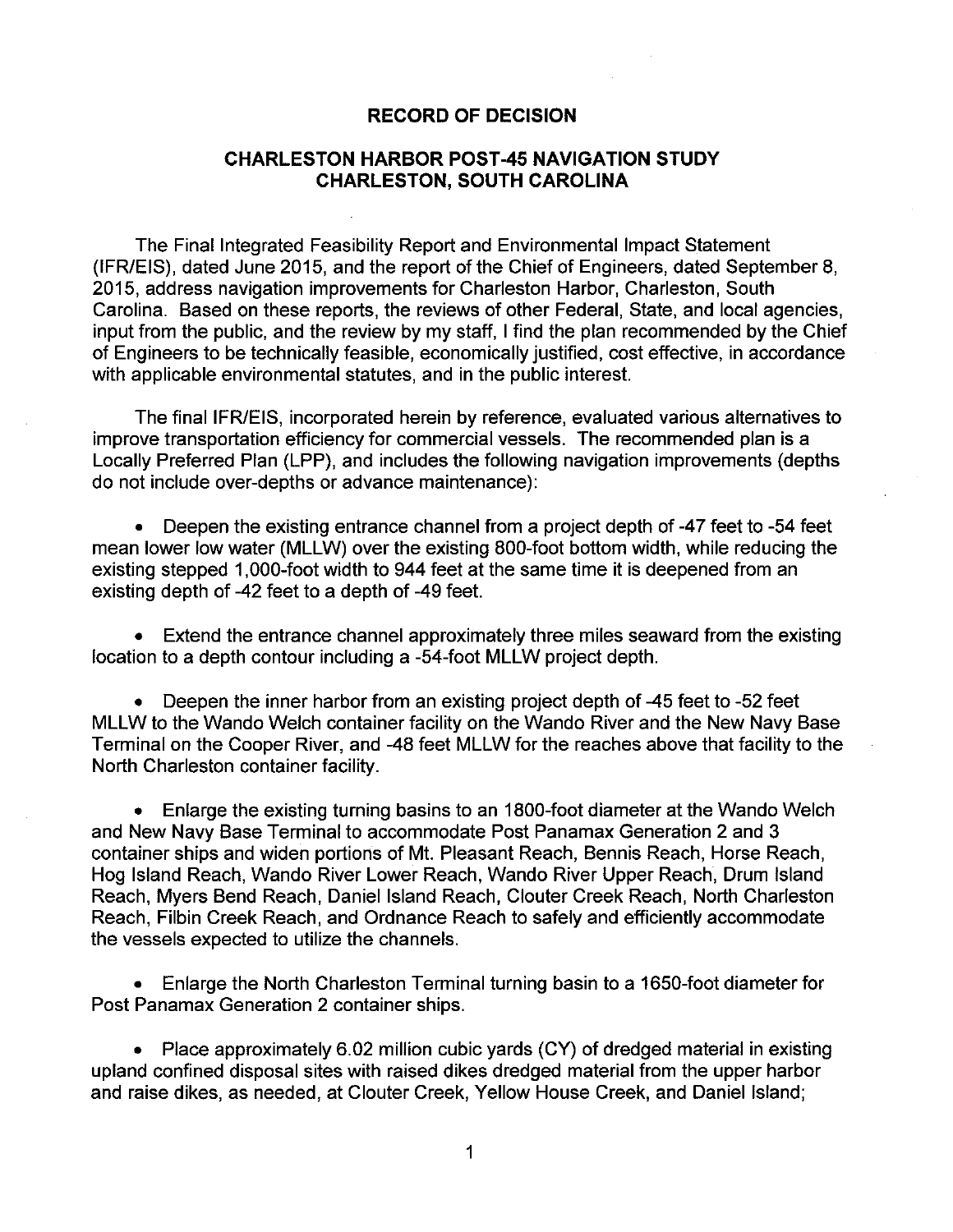place approximately 31.46 million CY of dredged material from the lower harbor and entrance channel at the Ocean Dredged Material Disposal Site (ODMDS).

Mitigation features of the plan include:

• Create approximately 33 acres of hardbottom habitat with the beneficial use of dredged materials as part of the project disposal plan as mitigation for unavoidable impacts to approximately 29 acres of hardbottom habitat in the entrance channel. As a least cost placement of beneficial use of dredged material, place approximately 360,000 CY of rock from the dredged material at two new compensatory mitigation reef sites; place approximately 1.92 million CY of rock at 6 new rock placement sites for reef habitat; and place approximately 240,000 CY of rock at the existing South Carolina Department of Natural Resources Charleston Nearshore Reef.

• Preserve an estimated 665.6 acres of freshwater wetlands to be transferred to the United States Forest Service and managed as a part of the Francis Marion National Forest as compensatory mitigation for unavoidable indirect impacts (salinity increases) to approximately 324 acres of freshwater forested and herbaceous wetlands.

• Implement the monitoring and adaptive management plan included in the Final IFR/EIS for approximately nine years to ensure creation of the hardbottom habitat is successful and to validate the estimated indirect impacts to the wetlands, estimated water quality impacts, and potential shoreline changes and wake impacts.

In addition to a "no action" plan, several nonstructural and structural alternatives were evaluated. The nonstructural alternatives included using additional tug boats, additional trucking, light-loading of vessels, lightering, and taking advantage of the natural tidal cycle to meet depth requirements. The nonstructural alternatives were eliminated due to their inability to create transportation cost savings, safety considerations, and/or environmental impacts. Deepening alternatives between -48 and -52 feet were evaluated in 2-foot increments throughout the system.

Two cost-effective alternatives were developed that generated comparable net benefits. After careful consideration, the U.S. Army Corps of Engineers (Corps) identified the less costly alternative as the National Economic Development (NED) Plan. The LPP is more costly than the NED plan but generates more net benefits and is environmentally acceptable. The LPP would be two feet deeper than the NED plan from the area of the entrance channel up to the New Navy Base Terminal, and was requested by the sponsor. In accordance with Corps policy, the LPP was evaluated and approved for consideration as the recommended plan by my office on October 1, 2014.

The draft IFR/EIS was circulated for public review for 45 days on October 10, 2014. All comments submitted were responded to in the final IFR/EIS. The final IFR/EIS was completed on July 10, 2015.

All practicable means to avoid and/or minimize adverse impacts to environmental resources were analyzed and incorporated into the recommended plan. In accordance